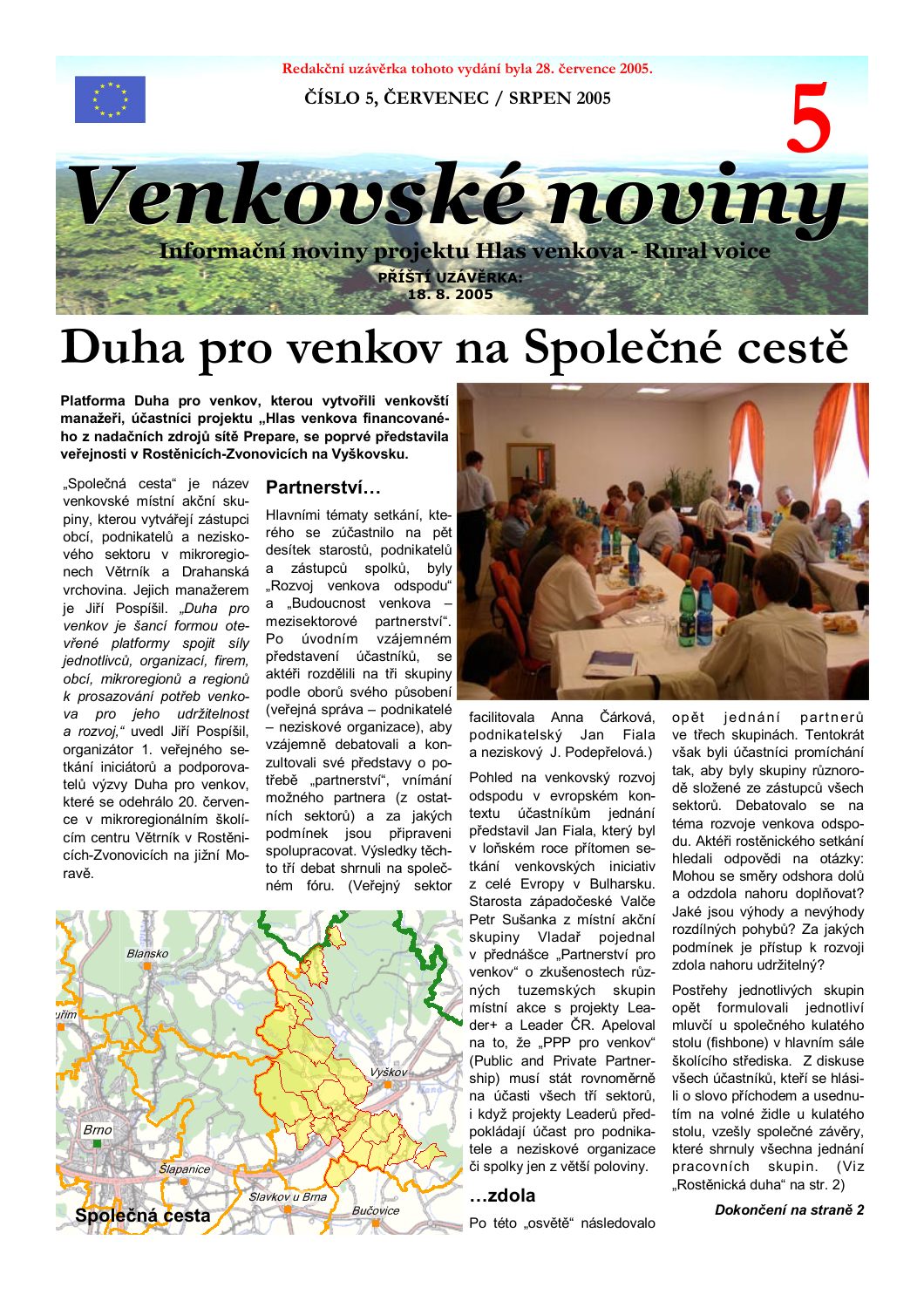#### Duha pro venkov na Společné cestě

#### Dokončení ze strany 1

#### Společně

Na Vyškovsku se v současné době nachází pět mikroregionů – Drahanská vrchovina. Ivanovická brána. Melicko. Rakovec a Větrník. V prosinci 2004 byla založena obecně prospěšná společnost s názvem "MAS Společná cesta". K členům společnosti patří obce mikroregiony Drahanská vrchovina a Větrník. Důvodem vzniku místní akční skupiny je spolupráce a příprava partnerství s podnikatelským a neziskovým sektorem pro

vytvoření pracovních příležitostí a vytvoření životaschopného sociálního a ekonomického prostředí ve venkovských oblastech. MAS přijímá principy programu LEADER+ (finanční nástroj pomoci EU) a podílí se na vytváření drobných inovativních projektů. (Více na http://leader.isu.cz) Oba mikroregiony se spojily především proto, aby na území místní akční skupiny kvůli podmínkám programů Leader žilo minimálně deset tisíc obyvatel, což se naplnilo.

> Tomáš Šulák CpKP střední Morava

### Spojení Větrníku a Drahanské vrchoviny

#### Větrník...

Větrník je název dobrovolného svazku obcí, který se nachází v sousedství největší a nejcennější stepní rezervace Jihomoravského kraje s názvem Větrníky. Obce mikroregionu jsou bohaté na dochované přírodní hodnoty a zároveň také díky své historii spojené s ojedinělou lidovou architekturou původního obyvatelstva, na hodnoty kulturní. Větrník má necelé čtvři tisíce obyvatel a tvoří jej 7 obcí: Bohdalice-Pavlovice, Dražovice. Kučerov. Lysovice. Hlubo-Rostěnice-Zvonovice čany, a Tučapy.

"Necitlivé zásahy do života obcí a rázu krajiny z poválečného období (násilné vystěhování původního obyvatelstva z většiny obcí mikroregionu, rozorání mezí, násilná regulace potoků, scelení parcel, necitlivé využívání místních přírodních zdrojů...) napáchaly škody neien psychologické a ekologické, ale také ekonomické, kvůli nimž bylo území mikroregionu na dlouhá léta zařazeno do kategorie neperspektivních. Teprve období po roku 1989 umožni-

lo postupné nabývání svébytnosti obcí a uvědomění si možnosti a povinnosti seberealizace v kontextu okolí, které bylo podpořeno snahou našeho státu převzít prvky vzájemné spolupráce obcí při rozvoji svého území dle zásad a principů regionální politiky Evropské unie." píší na svých webových stránkách (více www.vetrnik-obce.cz) na

Dokončení na straně 3

### "Rostěnická duha"

#### Témata jednání

A) Budoucnost venkova mezisektorové partnerství

B) Rozvoj venkova od spodu

#### Diskutované otázky

A1 - proč potřebují partnerství

A2 - jak vnímám možného partnera (z ostatních sektorů)

A3 - za jakých podmínek jsem připraven spolupracovat (pravidla partnerství)

B1 - mohou se směrv odshora dolů a od zdola nahoru doplňovat?

B2 - charakteristika výhod a nevýhod rozdílných pohybů

B3 - za jakých podmínek je přístup k rozvoji zdola nahoru udržitelný?

#### Klíčové odpovědi

A1 - protože partnerství je efektivní nástroj lokálního rozvoje, využívající znalostí potřeb a specifik dané lokality k řešení (veřejně prospěšných) společných cílů společnými silami

A2 - jako možného partnera ve smyslu realizace společných projektů jsem ochoten vnímat toho, kdo bude důvěryhodný, transparentní, tolerantní a ochotný převzít zodpovědnost za společné projektv

A3 - spolupracovat isem ochoten tehdy, jestliže jsou stanovena jasná fair-plav pravidla pro dosažení cílů, která jsou dodržována

B1 - ano. pokud existuie politická vůle, ochota spolupracovat, existuje vzájemná komunikace a je zajištěna průhlednost rozhodování

B2 - výhodou řízení odspodu je jednoznačná lepší znalost místních podmínek, neotřelost, odvaha a nadšení při realizaci, která je však podmíněna existencí a podporou místních lídrů

-"výhodou" řízení shora se jeví snadnější přístup k informacím, díky ekonomické síle možnost využívání profesionálů při řízení a to vše díky politické moci

B3 - rozvoj zdola nahoru je udržitelný tehdy, jestliže lidé na venkově budou mít odvahu. výdrž a razanci při prosazování společných cílů, postavených na místním partnerství a místních lídrech

> (Rostěnice-Zvonovice. 20.7.2005)

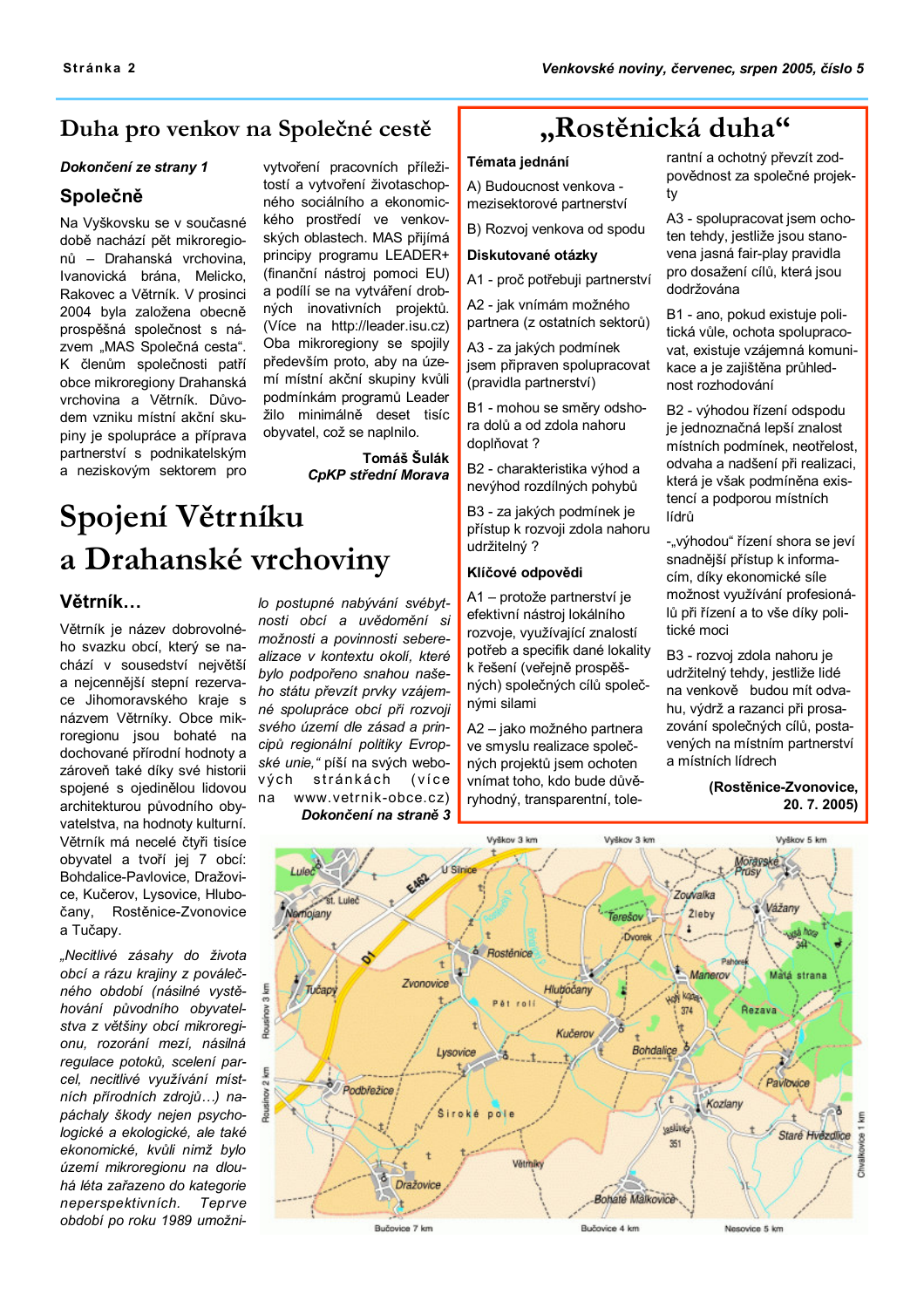#### Stránka 3

### Spojení Větrníku a Drahanské vrchoviny

#### Pokračování ze strany 2

zástupci mikroregionu a dodávají: "Jedním z pěti základních principů politiky ekonomické a sociální soudržnosti EU je princip plánování rozvoje ucelených území. K tomu je zapotřebí vzájemné spolupráce partnerů ze samosprávy, státní správy, podnikatelské sféry a nestátních organizací či občanských sdružení spojená se sledováním vývoje a výměnou informací." Za tímto účelem se obce dohodly na spolupráci, kterou oficiálně stvrdily v roce 2001 vytvořením dobrovolného svazku obcí.

#### ...povedlo se

V roce 2002 byla dokončena Rozvojová strategie mikroregionu Větrník, která poprvé upozornila obce na společné problémy a možnosti jejich snadnějšího řešení díky společným projektům, které bude možné podporovat z dotací České republiky i z prostředků Evropské unie.

Dokončila se koncepce tvorby krajiny (2001), webové stránky mikroregionu Větrník (2002), studie krajinotvorných akcí mikroregionu včetně investičních záměrů (2003), studie vodního hospodářství. protipovodňové plány obcí či projektová dokumentace pro výstavbu tělovýchovného střediska mikroregionu v Dražovicích. V roce 2004 se aktualizovala Rozvojová strategie mikroregionu Větrník na léta 2004-2012.

Viditelnější pro občany byly zeiména dvě akce - postavil se Obecní dům v Rostěnicích jako kulturně-vzdělávací středisko mikroregionu včetně technického vybavení školící učebny a přistavěla se nová tělocvična v Dražovicích jako tělovýchovné centrum mikroregionu Větrník.

Jiné projekty se podařilo zahájit: projektová příprava výstavby vodovodů v Kučerově a Podbřežicích, pozemkové úpravy v obcích Hlubočany a Lysovice či příprava žádostí o kofinancování propojení obcí Lysovice a Kučerov silnicí III. třídv.

#### Drahanská vrchovina

Mikroregion Drahanská vrchovina se rozkládá na území okresu Vyškov a tvoří ho 12 obcí s osmi tisíci obyvateli. V tomto mikroregionu není žádná obec, která by šla, vzhledem ke své populační velikosti i obslužné funkci, označit za přirozené mikroregionální středisko. Počtem obyvatel jsou největší Drnovice (2,2 tisíce obyvatel), více než tisíc obyvatel má obec Račice-Pístovice.Obec Habrovany a Olšany patří pod správní obvod Rousínov, všechny ostatní obce - Ježkovice, Krásenko, Luleč (sídlo mikroregionu), Nemojany, Nové Sady, Podomní, Ruprechtov a Studnice - spadaií pod Vyškov. Dobrovolný svazek obcí byl založen v roce 2000.

"Stále větší počet zastupitelů, podnikatelů i občanů začíná chápat, že řešení mnoha problémů má zcela jednoznačně nadobecní charakter. že předpokladem jejich úspěšného řešení je vzájemná komunikace a schopnost sdružovat sílv i prostředky. Proto se obce začínají sdružovat. Proto začínají sdružovat lidský i materiální potenciál. finanční prostředky, proto zakládají sdružení zaměřená na řešení specifických nebo širších obecných problémů," stoií na webu Drahanské vrchoviny. (Více n a www.drahanskavrchovina.cz)

Oba mikroregiony - Větrník i Drahanská vrchovina - nvní spolupracují na vytvoření místního partnerství Společná cesta.

> Tomáš Šulák CpKP střední Morava



Seminář Rozvoj venkova a management mikroregionů - zkušenosti z Olomouckého a Zlínského kraje měl za cíl podpořit diskusi nad tématikou fungování a řízení mikroregionů. Záštitu nad touto akcí převzali zástupci hejtmanů MUDr. Jitka Chalánková a Ing. Pavel Horák z Olomouckého kraje a Vojtěch Jurčík ze Zlínského kraje.

V rámci semináře byly prezentovány dosavadní výsledky CpKP v rámci projektu Výzkum zavádění managementu rozvoje jako nástroje zvvšování absorpční kapacity a úspor finančních prostředků v mikroregionech. Zástupci krajských úřadů představili záměry v oblasti podpory rozvoje mikroregionů s důrazem na management rozvoje. Mikroregiony zde prezentovaly své úspěchy či starosti z řízení svazků.

CpKP v těchto dnech vydalo

ve formátu PDF sborník, v němž se můžete seznámit s jednotlivými příspěvky ze semináře a s výstupy z proběhlé diskuse. O sborník můžete požádat na adrese stredni.morava@cpkp.cz

ô

Mgr. Ivo Škrabal, CpKP střední Morava

**KONFERENCE** 

Zlínského kraje

24. 5. 2005, Krajský úřad

Rozvoj venkova

a management

mikroregionů

Zkušenosti z Olomouckého

a Zlínského kraje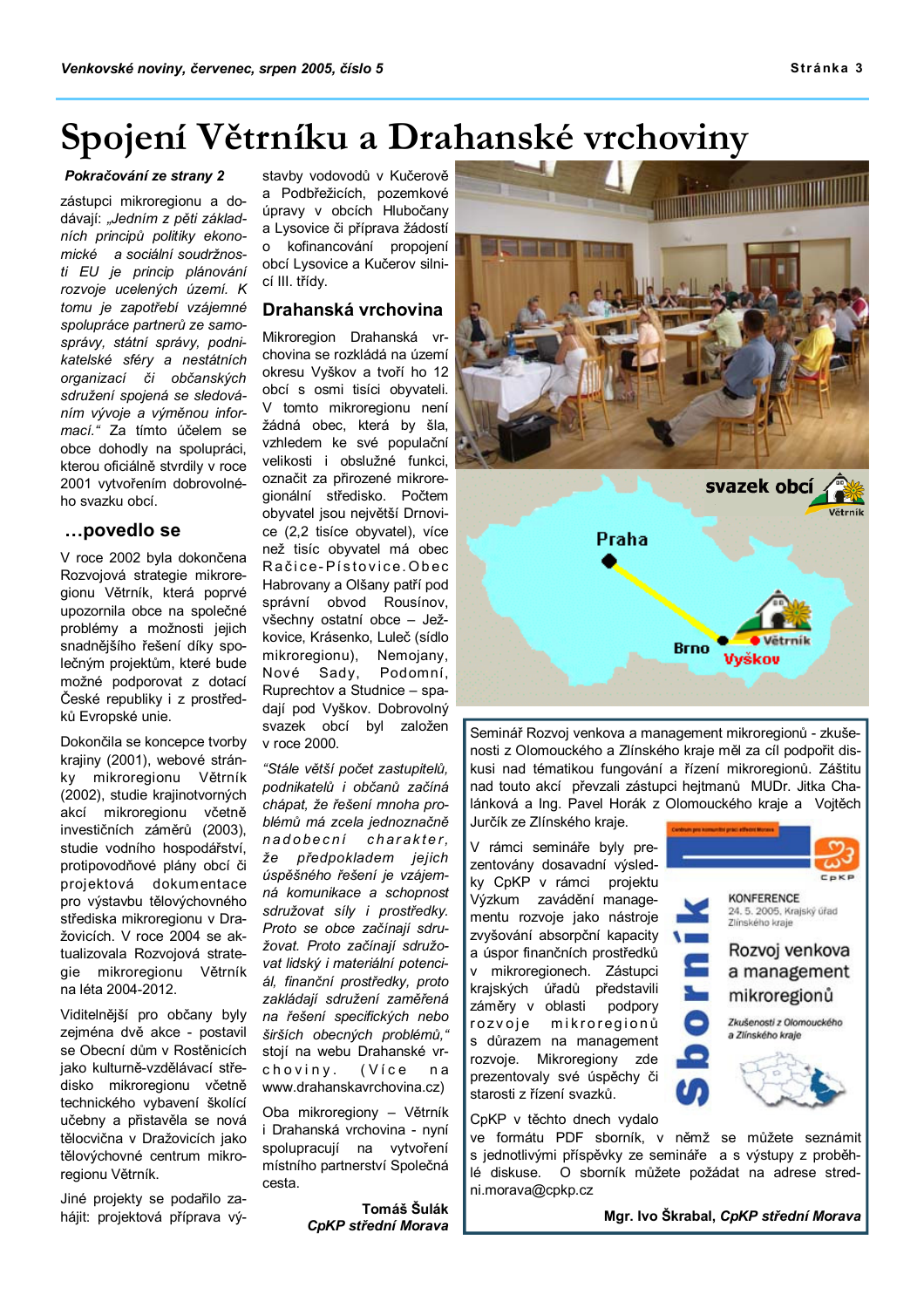# Evropský veletrh mezinárodní spolupráce

Ve dnech 27 a 28. června 2005 proběhl v Bruselu "European Cooperation Fair" s podtitulem Rozvoj venkova prostřednictvím mezinárodních sítí a partnerství. Celou akci pořádala evropská observatoř LEADER+.

Jednalo se o setkání tzv. místních akčních skupin z celé Evropy včetně zástupců nových členských států Evropské unie, tedy i zemí. které iniciativu LEADER+ přímo nerealizují, ale mají založené partnerství či místní akční skupiny a podporují je z jiných zdrojů (konkrétně v České republice se jedná o národní program LEADER ČR a operační program Rozvoj venkova, jehož součástí

je i opatření LEADER+).

Na setkání byli zváni i zástupci řídících orgánů a implementačních agentur, které mají v jednotlivých státech programy typu LEADER+ a rozvoj venkova "na starost". Ne setkání přijelo cca 500 účastníků.

Program byl rozdělen na několik částí a po úvodním plenárním jednání probíhalo vždy několik kulatých stolů či tématických bloků zároveň. Celé setkání bylo opět zakončeno zasedáním v plénu.

Díky výše popsané organizaci měl každý účastník poměrně širokou možnost výběru témat, které ho zajímaly a které se týkaly jeho regionu

(mladí lidé a ženy na venkově, historické dědictví, pomoc a spolupráce s malými a středními podnikateli, obnovitelné zdroje energie, apod.). Součástí paralelních jednání byly většinou konkrétní prezentace projektů realizovaných k v rámci daného tématu, po nichž následovala moderovaná diskuze.

Účastníci konference měli rovněž široké možnosti probírat s nově objevenými či z minulosti známými partnery své projektové záměry a domlouvat se na konkrétních možnostech jejich realizace. Pořádání konference tak bylo přínosné jak pro účastníky, kteří pouze hledali nové informace a chtěli se dozvědět. jak vlastně rozvoj a obnova venkova v jiných státech funguje, tak pro zástupce místních akčních skupin, kteří již měli jasnou představu o projektovém záměru (případně i o partnerech projektu) a dvoudenního veletrhu využili pro domluvu o konkrétní podobě a organizačních detailech navázání mezinárodní spolupráce.

Z České republiky se setkání zúčastnili zástupci 4 místních akčních skupin (Český Západ - Místní partnerství, CHAN-CE IN NATURE, Posázaví, Sdružení Růže) z celkového počtu deseti. které realizuií rozvojovou strategii v rámci operačního programu Rozvoj venkova.

Dokončení na straně 10

# Šesté kolo pro příjem žádostí o podporu z Operačního programu Zemědělství



Ministr zemědělství Petr Zgarba vyhlásil šesté kolo příjmu žádostí o finanční pomoc z Operačního programu Zemědělství, tedy již třetí kolo roku 2005.

#### Žadatelé mohou předkládat své žádosti od 9. do 26. srpna 2005 do 12.00 hodin na sedmi regionálních odborech Státního zemědělského intervenčního fondu.

V rámci tohoto kola příjmu žádostí budou přijímány projekty pro následující opatření, podopatření či investiční záměry:

podopatření 1.1.1 Investice do zemědělského majetku a podpora mladým začínajícím zemědělcům, investiční záměr b) racionalizace a přestavba stávajících zařízení v chovu nosnic. Předpokládaný objem finanční podpory pro toto podopatření činí cca 54 milionů korun z veřejných prostředků, tj. z fondů EU

a spolufinancování z národního rozpočtu.

- podopatření 2.1.2. Obnova potenciálu a zachování zemědělské krajiny. Předpokládaný objem finanční podpory činí cca 60 milionů korun z veřejných prostředků.
- opatření 2.3. Rybářství. Zde činí  $\bullet$ předpokládaný obiem podpory cca 130 milionů korun z veřejných prostředků.

Pro podopatření 2.1.1. Pozemkové úpravy se příjem žádostí vyhlašuje v termínu od 9. do 19. srpna 2005 do 12. hodin. Pro toto podopatření předpokládáme finanční podporu ve výši přibližně 440 milionů korun z veřejných prostřed-

Aktualizované znění Pravidel pro žadatele o finanční pomoc z OP Zemědělství je k dispozici v elektronické podobě na internetové adrese ministerstva zemědělství www.mze.cz v záložce Dotace a programy / Operační program Zemědělství / Vše pro žadatele, případně v záložce Dotace a programy / Operační program Zemědělství / LEADER+.

#### Kontakt na regionální odbory SZIF:

- $\Rightarrow$  Praha ředitel Ing. Zdeněk Procházka; Slezská 7, 120 56 Praha 2, tel.: 227 010 460
- $\Rightarrow$  České Budějovice ředitel Ing. Jiří Chmel; Rudolfovská 80, 370 13 České Budějovice, tel.: 387 693 321
- $\Rightarrow$  Ústí n. Labem ředitel Ing. Karel Sekáč; Masarykova 19/275, 400 03 Ústí nad Labem, tel.: 475 651 151
- $\Rightarrow$  Hradec Králové ředitel Ing. Petr Buchal; Ulrichovo nám. 810, 500 02 Hradec Králové, tel.: 495 070 301
- $\Rightarrow$  Brno ředitel Ing. Alois Jakl; Kotlářská 53, 602 00 Brno. tel.: 541 428 012
- $\Rightarrow$  Olomouc ředitel Ing. Lubomír Faltýnek; Blanická 1, 772 00 Olomouc, tel.: 585 526 511
- $\Rightarrow$  Opava ředitel Ing. Pavel Jaroš: Horní nám. 2, 746 57 Opava, tel.: 553 696 135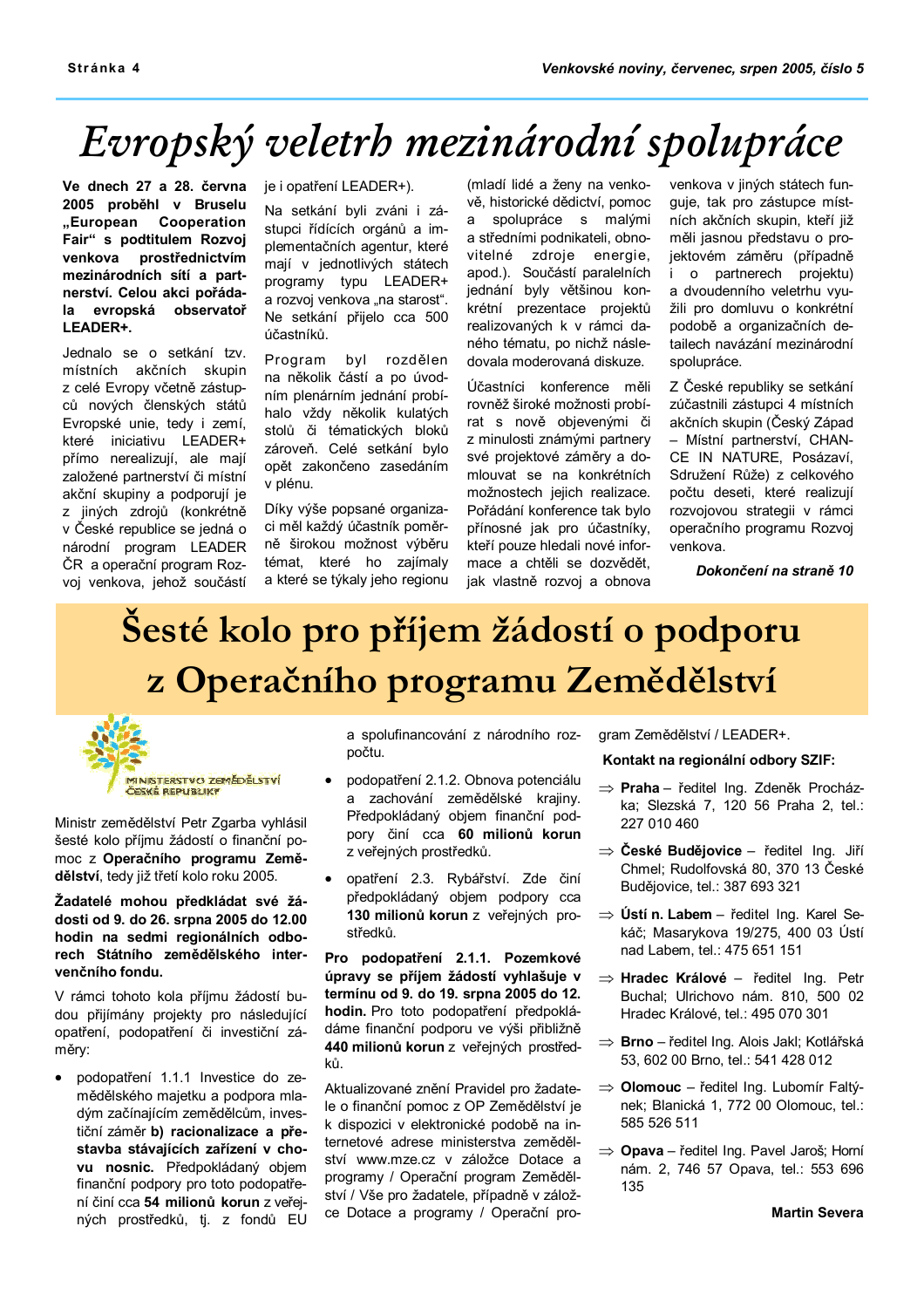# Připravme se na čerpání evropských

# fondů v letech 2007 - 2013

Podle návrhu zveřejněného Evropskou komisí je na pod- text, v němž se národní ekoporu politiky hospodářské a sociální soudržnosti EU v letech 2007-2013 vyčleněno až 336.3 miliardy EUR. Očekává se, že objem finančních prostředků, které bude moci Česká republika ze strukturálních fondů a Fondu soudržnosti čerpat v dalším programovém období, se několikanásobně zvýší. Příprava potřebných programových dokumentů na léta 2007 až 2013 je v plném proudu.

Na využívání evropských fondů se nepřipravuje jen Česko, ale celá Evropská unie a všechny její členské státy. Evropská komise v únoru loňského roku zveřejnila tzv. Finanční perspektivu na léta 2007-2013. Jedná se o jeden z klíčových dokumentů EU přestavující víceletý rozpočtový plán, který kromě plánu alokace finančních prostředků a jejich limitů určuje a odráží politické priority EU na dané časové období. Dle zmiňovaného návrhu by v letech 2007-2013 mělo být na politiku hospodářské a sociální soudržnosti vyčleněno až 336,3 miliardy EUR.

Priority hospodářské a sociální soudržnosti jsou obsaženy dokumentu "Strategické  $\mathsf{V}$ obecné zásady společenství" (SOZS, Community Strategic Guidelines for cohesion. growth and jobs - CSG). Tento dokument má být do konce roku 2005 schválen jak Radou tak Evropským parlamentem, mezitím probíhaií veřeiné konzultace k úpravě finální verze. V rámci SOZS jsou navrženy tři nové cíle politiky hospodářské a sociální soudržnosti -1. Konvergence, 2. Regionálkonkurenceschopnost ní a zaměstnanost, 3. Evropská územní spolupráce. Finanční prostředky k naplňování těchto cílů budou plynout z Evropského fondu regionálního rozvoje (ERDF), Evropského sociálního fondu (ESF) a Fondu soudržnosti (CF). V návaznosti na Strategické obecné zásady Společenství

by měl každý členský stát FU připravit tzv. Národní strategický referenční rámec (NSRR, National Strategic Reference Framework NSRF), který bude odrážet nařízení a priority politiky soudržnosti EU. Dokument bude obsahuje politické závazky členského státu vůči Evropské unii a podléhá negociačnímu procesu s Evropskou komisí. Národní strategický referenční rámec bude spojnicí mezi evropskými prioritami uvedenými ve Strategických obecných zásadách Společenství a národními prioritami politiky soudržnosti rozpracovanými v operačních programech.

Národní strategický referenční rámec bude respektovat zásady udržitelného rozvoje, cíle Národního akčního plánu zaměstnanosti a Národního akčního plánu sociálního začleňování. Dále bude odrážet specifické rysy institucionálního uspořádání v jednotlivých členských státech. Dokument by měl být rozdělen na dvě části – strategickou a operační.

Strategická část bude specifikovat zvolenou strategii pro všechny definované cíle politiky soudržnosti EU. Měl by být zdůvodněn soulad zvolené strategie s evropskými Strategickými obecnými zásadami na základě provedené analýzy nerovností, slabých stránek a potenciálu členského státu. Národní strategický referenční rámec bude zohledňovat širší konnomika pohybuje. Budou zde stanoveny tématické a regionální priority a vazba na Strategii rozvoje venkova, rybolovu. Významná pozornost bude věnována obnově městského prostředí.

V současné době probíhají diskuse o obsahu operační části Národního strategického referenčního rámce. Podle některých zemí by tuto část neměl obsahovat vůbec, jiné hlasy si přejí její maximální možnou stručnost a krátkost. Základem operační části bude seznam operačních programů a indikativní finanční alokace, dále také přehled příspěvků z dalších finančních nástrojů. Součástí dokumentu by mělo být rovněž popsání mechanismu pro koordinaci aktivit operačních programů tak, aby členský stát splnil veškeré závazky vůči EU, které pro něj z nařízení vyplývají. Nár. strategický referenční rámec bude také ve své operační části obsahovat finanční alokace z Evropského zemědělského fondu rozvoje venkova a Evropského rybářského fondu.

Podrobné rozpracování priorit do dílčích cílů a popsání strategie jejich realizace, včetně promítnutí do struktury operačních programů, bude v případě Česka uvedeno v Národním rozvojovém plánu (NRP) 2007 - 2013. Národní rozvojový plán 2007 - 2013 popíše nastavení systému koordinace politiky hospodářské a sociální soudržnosti a klíčové body tohoto systému budou promítnuty do Národního strategického referenčního rámce. Význam Národního rozvojového plánu pro Česko lze spatřovat ve třech oblastech. Zaprvé podrobným způsobem formuluie hierarchii priorit a rozpracuje cíle politiky hospodářské a sociální soudržnosti. Za druhé překlene mezeru mezi Strategií hospodářského růstu, která se ze své podstaty dlouhodobého koncepčního dokumentu nezabývá aspekty implementace, a Národním strategickým referenčním rámcem. který by měl být především politickým dokumentem. Za třetí se stane důležitým podpůrným dokumentem pro vyjednávání Česka s Evropskou komisí o způsobu implementace politiky hospodářské a sociální soudržnosti v Česku. Cílem je vytvořit ucelený a koherentní dokument, který umožní pružně reagovat na dynamické změny vnitřního či vnějšího prostředí.

Vláda ČR na svém zasedání dne 2. března 2005 schválila materiál Postup přípravy Česka na čerpání finančních prostředků ze strukturálních fondů a Fondu soudržnosti Evropské unie v letech 2007 až 2013, a to usnesením vlády č. 245/ 2005. Vláda schválila pět prioritních oblastí politiky hospodářské a sociální soudržnosti pro období let 2007-2013: 1. podnikání, 2. lidské zdroje a vysoké školy, 3. inovace a znalostní ekonomika, 4. dostupnost a infrastruktura, 5. řešení regionálních disparit. Znovu byla obnovena činnost Řídicího a koordinačního výboru pro potřeby koordinace pomoci poskytované v programovacím období 2007 - 2013 Evropskými společenstvími na úrovni státu (ŘKV).

Řídící a koordinační výbor zajišťuje přípravu programových dokumentů na léta 2007-2013. Národní rozvojový plán 2007-2013 by měl být předložen vládě ke schválení na zasedání dne 9. listopadu 2005. Národní referenční strategický rámec 2007-2013 pak na zasedání dne 21. prosince 2005.

BIVíce naleznete na internetu: www.cpkp.cz/regiony.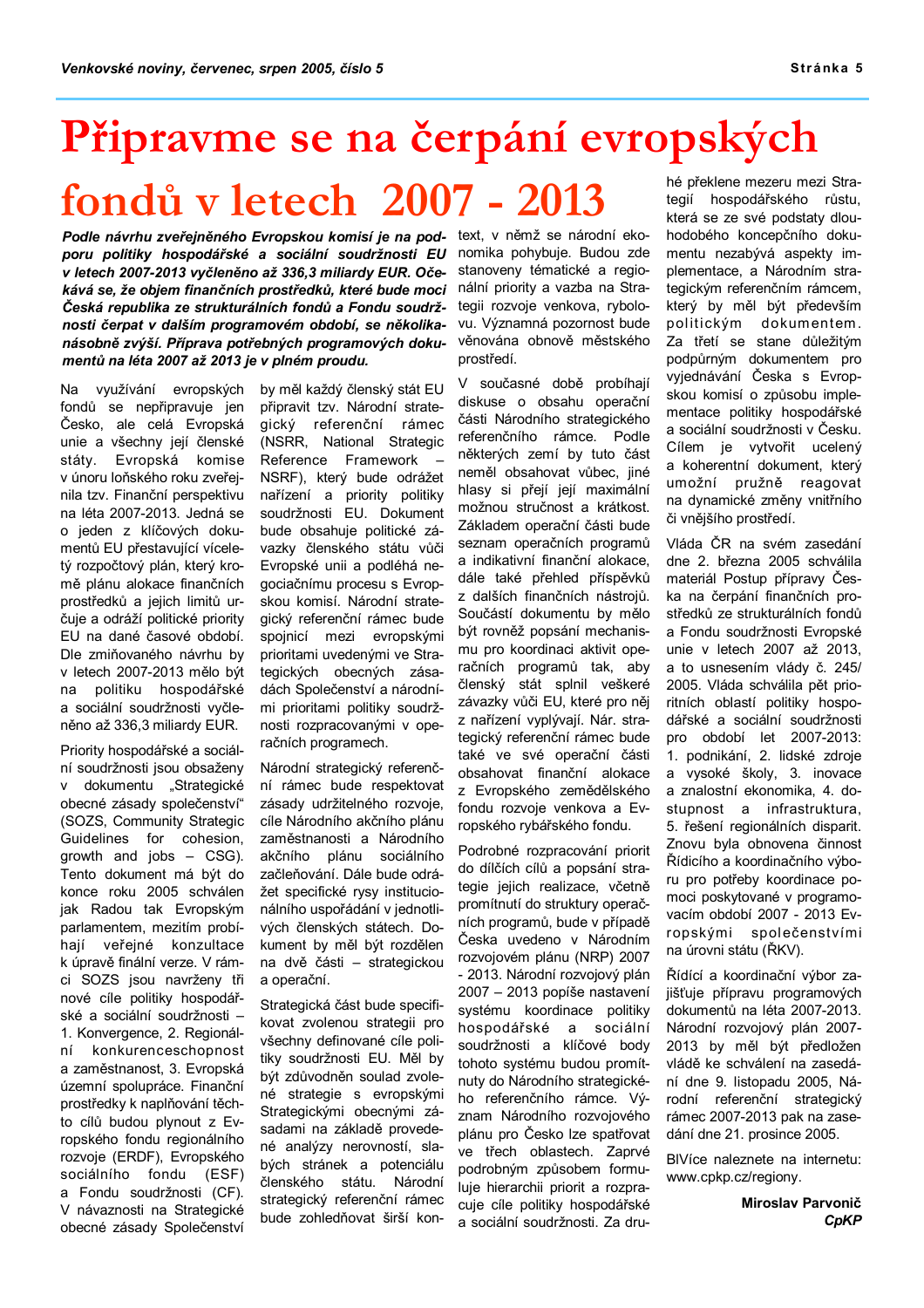## PŘEDSTAVUJEME... PŘEDSTAVUJEME... PŘEDSTAVUJEME... Svazek obcí Mikroregionu Zábřežsko

#### Představení a informace o mikroregionu



#### Dobrovolný svazek obcí

Svazek obcí mikroregionu Zábřežsko byl založen pod názvem Sdružení obcí mikroregionu Zábřežsko v roce 1999. Na základě iiž zákona č.128/2000 Sb. o obcích byl pak název upraven a mikroregi-

Hoštejn, Hrabová, Hynčina, Chro- 771 ha. meč, Jedlí, Jestřebí, Kamenná,

on od roku 2001 vystupuje pod Kolšov, Kosov, Lesnice, Leština, názvem Svazek obcí Mikroregionu Lukavice, Nemile, Postřelmov, Po-Zábřežsko. Mikroregion sdružuje střelmůvek, Rájec, Rohle, Roven-35 711 obyvatel ve třiceti členských sko, Sudkov, Svébohov, Štíty, Vyobcí: Bohuslavice, Brníčko, Droz- šehoří, Zábřeh, Zborov, Zvole. Celdov, Dubicko, Horní Studénky, ková rozloha mikroregionu je 27

#### Organizační struktura



#### Důvody spolupráce

Nejedná se o jednoúčelový svazek obcí, jehož činnost by byla naplněna splněním cíle, pro který svazek vznikl. Spolupráce obcí svazku je zaměřena na velmi široký okruh činností, které směřují k podpoře rozvoje venkova.

#### Spolupráce se projevuje formou koordinace postupů při řešení problémů, které se týkají:

- rozvoje samosprávy obcí
- hospodářského, sociálního a kulturního života obcí
- vztahu k orgánům státní správy a vyšších samosprávných celků

Předmětem činnosti svazku jsou také další společné aktivity k následujícím účelům:

- podpora zemědělského a nezemědělského podnikání
- řešení problémů a důsledků nezaměstnanosti, rozvoj a diversifikace nezemědělských prostorů
- podpora venkovské turistiky při současném řešení dalších akcí místních programů obnovy
- marketing venkovské turistiky, zpracování nabídkových produktů
- vzájemná pomoc při řešení problematiky životního prostředí, především v oblasti odpadů, znečišťování ovzduší a vodních toků
- využití netradičních zdrojů energie, zejména biomasy
- společná řešení sociálních služeb a zdravotní péče
- společná péče o památky v mikroregionu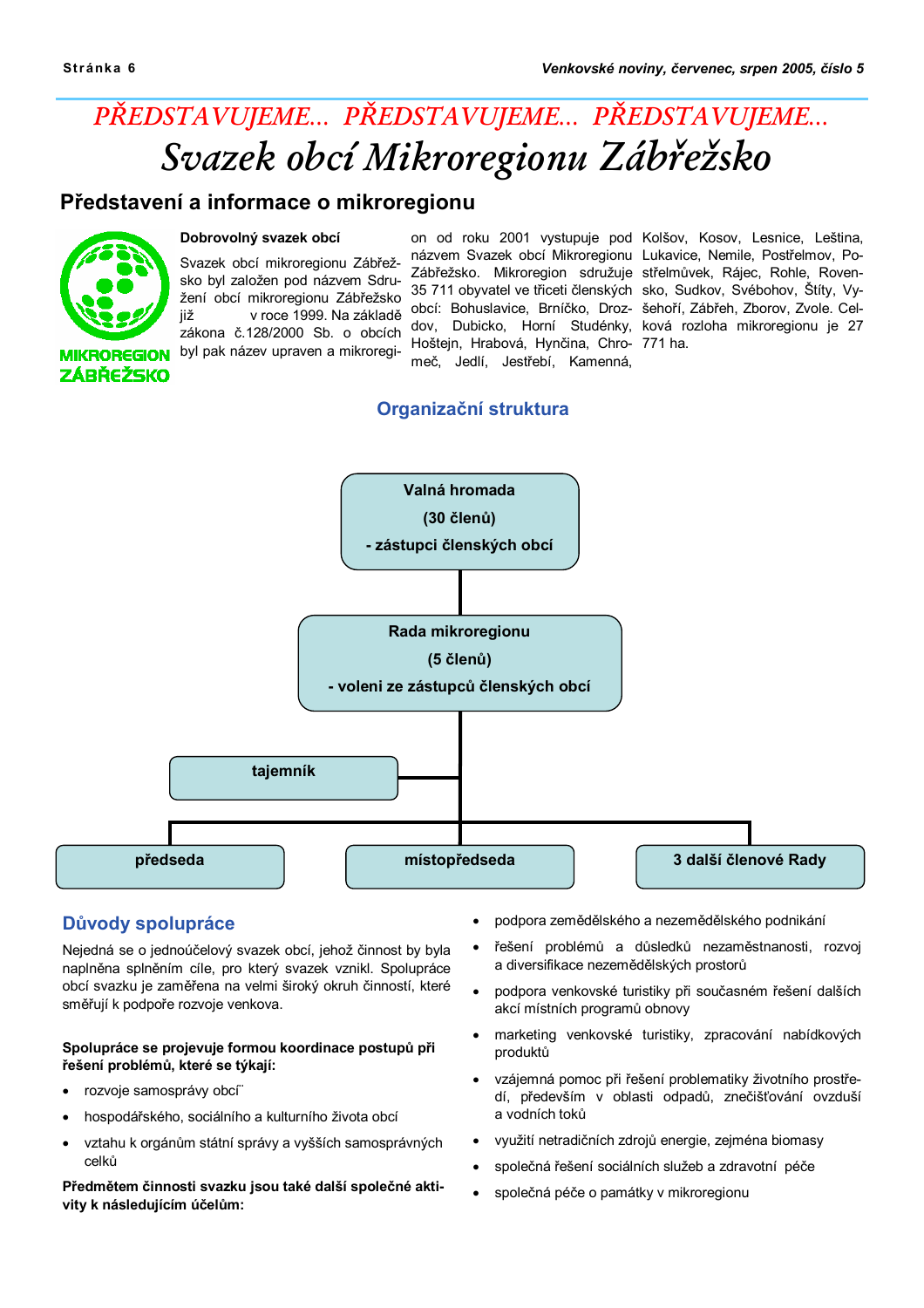#### Metody iniciování, plánování, realizování a vyhodnocování aktivit

Používané metody jsou úzce spjaty s charakteristikou spolupráce obcí a v průběhu prohlubování spolupráce - tvorby partnerství se mění, lze tedy ve vývoji svazku identifikovat 3 základní období

#### $\vert$ období: 1999 - 2003

Charakteristika

- · existence zakládajících dokumentů, především stanov, kde byla identifikována potřeba spolupráce v několika oblastech
- · nepravidelná setkávání zástupců obcí
- nízká míra spolupráce obcí neexistence společných projektů
- neexistence společného rozpočtu
- k vyhodnocování dopadů činnosti mikroregionu na rozvoj území nedocházelo

#### metody:

- strategie rozvoje stanovena na společných jednáních - snaha o analýzu prostředí prostřednictvím spolupráce s VŠ, stanovení cílů na jednáních zástupců obcí - dle potřeb jednotlivých zástupců
- · prohlášení o podpoře projektů obcí

#### $\vert$ II) období: 2003 - 2004

charakteristika

- existence zakládajících dokumentů, především stanov, kde byla identifikována potřeba spolupráce v několika oblastech
- zřízení funkce tajemníka mikroregionu
- pravidelná setkávání zástupců obcí
- vyšší míra spolupráce obcí plánování společných projektů
- · počátky existence společného rozpočtu tvořeného členskými příspěvky (5 Kč/obyv.)
- k vyhodnocení dopadů činnosti mikroregionu na rozvoj území na konci roku 2004 nedošlo, ale byla vytvořena zpráva o činnosti Svazku obcí, která popsala uskutečněné aktivity

#### metody:

strategické plánování založeno na vypracování strategického dokumentu rozvoje – zahrnujícího situační analýzu, SWOT analýzu, stanovení strategického cíle a specifických cílů, priorit a opatření s časovým harmonogramem plnění - obecné, bez návaznosti na rozpočet

Vypracování strategického dokumentu - za využití vlastního lidského potenciálu mikroregionu

#### l.etapa

analýza území byla provedena sběrem statistických dat, doplněným dotazníkovým šetřením

- SWOT analýza vytvořena vyhodnocením posbíraných dat
- připomínkování/odsouhlasení rozpracovaného dokumentu - rozesláním na obce

#### II.etapa

- stanovení strategických cílů vychází z identifikovaných problémových okruhů, získaných dotazníkovým šetřením v obcích, oslovení starostů, Strategické cíle – jejich názvy byly také přizpůsobeny současné dotační politice
- rozpracování cílů do jednotlivých priorit a opatření
- činnost pracovních skupin zaměřených na jednotlivé problémové okruhy - původně za účasti pouze zástupců obcí, ale postupně rozšiřovány i o odborníky z jednotlivých oblastí (biomasa, cyklodoprava)
- stanovení harmonogramu plnění opatření a určení způsobu financování, nelze ovšem považovat za Akční plán v pravém slova smyslu, jelikož neexistuje přímá návaznost na rozpočet mikroregionu
- připomínkování/odsouhlasení rozpracovaného dokumentu - rozesláním na obce
- Přijetí Strategie rozvoje mikroregionu dne 16. 12. 2004 Valnou hromadou

#### období: 2004 - 2005  $III)$

#### charakteristika

- existence zakládajících dokumentů, především sta- $\bullet$ nov, kde byla identifikována potřeba spolupráce v několika oblastech
- existence strategického dokumentu
- pravidelná setkávání zástupců obcí
- vysoká míra spolupráce obcí, lze použít termín partnerství - realizace společných projektů, vzájemná podpora i samostatných projektů obcí
- fungování společného rozpočtu tvořeného členskými příspěvky (5 Kč/obyv.), ovšem nárůst potřeb pro financování společných akcí

Vypracování strategického dokumentu - za využití vlastního lidského potenciálu mikroregionu a externího poradce, ale především za účasti veřejnosti formou jednání v pracovní skupině

#### Tvorba strategie rozvoje cestovního ruchu

- Rozpracované  $\bullet$
- analýza prostředí zpracování externí firmou, za spoluprá- $\bullet$ ce pracovní skupiny složené z místních subiektů – zástupců veřejné správy. NNO a podnikatelů
- probíhá sběrem statistických dat, dotazníkovým šetřením v obcích, telefonická upřesňování
- 2 měsíce na doplnění návrhu analýzy každý pátek odesílána zpráva zpracovateli s připomínkami zainteresovaných stran
- uskutečnění 1. workshopu k analytické části strategie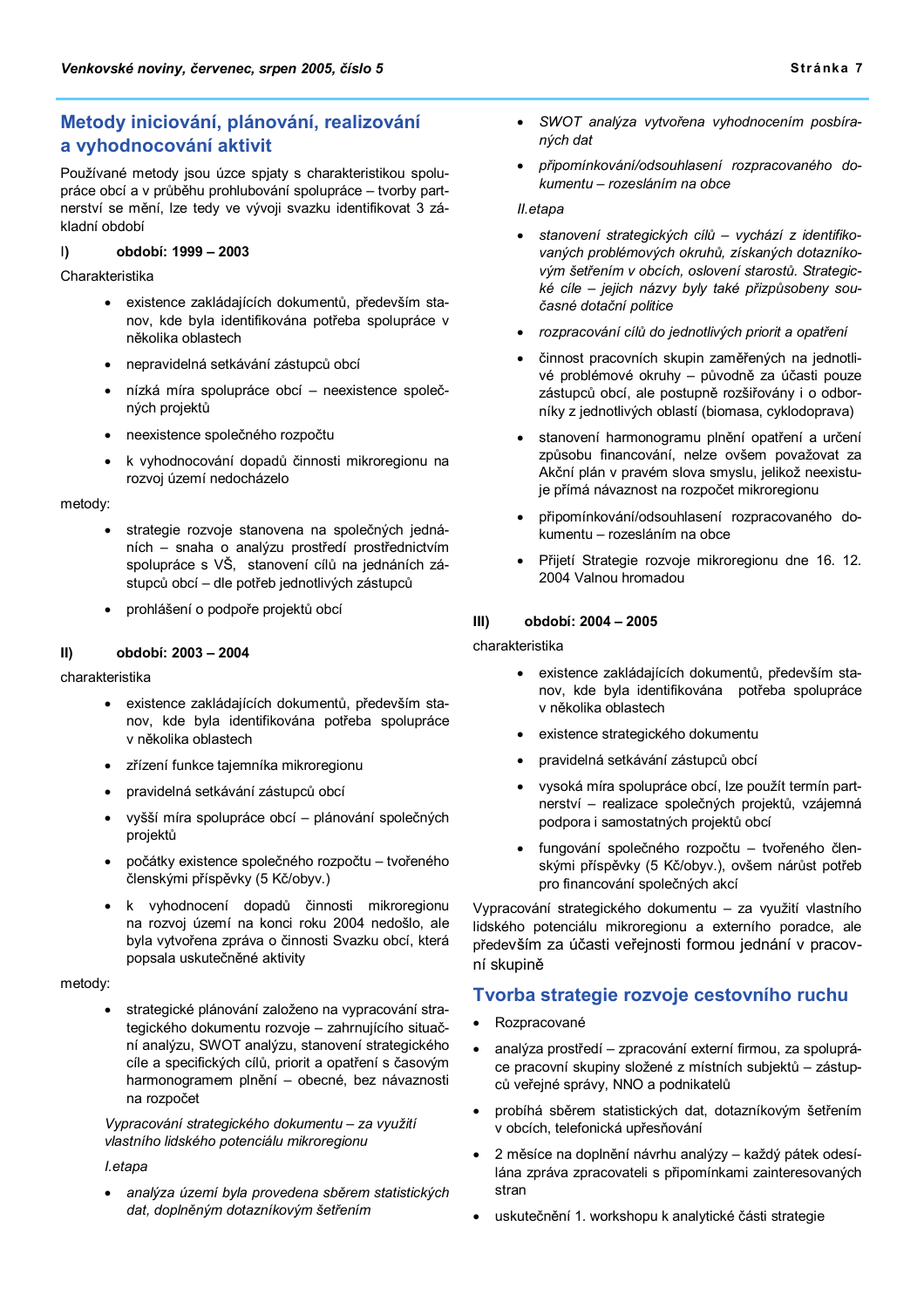#### Činnosti Svazku obcí mikroregionu Zábřežsko:

#### společná setkávání

- · jednání Valných hromad (min. 2x ročně)
- · jednání Rady mikroregionu (min. 6x ročně)
- poradenské dny (6x ročně)
- · Den mikroregionu Zábřežsko (1x ročně)

#### společné projekty

- Strategie rozvoje cestovního ruchu mikroregionu  $\bullet$ Zábřežsko
- Územní energetická koncepce mikroregionu Záhřežsko
- Internetizace a informatizace mikroregionu Zábřežsko
- Cyklodoprava mikroregionu Zábřežsko
- Rozvoj dopravní obslužnosti
- aktivity spojené se založením MAS"
- Mikroregion je partnerem města v projektu: "Propagace mikroregionu Zábřežsko"

#### jednání v pracovních skupinách složených se zástupců obcí, ale také z ostatních místních subjektů - NNO, podnikatelé

- · Prac. skupina "Strategie rozvoje cestovního ruchu"
- pracovní skupina " cyklodoprava"
- pracovní skupina "biomasa"

#### společný postup vůči dalším institucím

#### DEN MIKROREGIONU ZÁBŘEŽSKO (2.ročník) - Leština 21. května 2005

Neformální setkání zástupců obcí spojené s jejich prezentací, které je určeno obyvatelům mikroregionu kvůli posilování "regionálního patriotismu". Cílem je také snaha představit obyvatelům místní produkty a podpořit tak místní firmy. Zároveň je Den mikroregionu příležitostí prezentovat spolupráci obcí navenek a v neposlední řadě dává příležitost samotným zástupcům obcí popovídat si o problémech mimo "zdi úřadů".

#### Z programu Dne mikroregionu Zábřežsko:

- Na návsi byly umístěny stánky s informacemi, fotografiemi, místními produkty, zajímavostmi a výrobky dětí z ohcí
- Kulturní program byl poskládaný z vystoupení dětí MŠ, ZŠ, kulturních spolků a zájmových sdružení obcí.
- \* Sportovní program na hřišti
	- $\Rightarrow$  malá kopaná týmů s hráči nad 35 let, alespoň jeden hráč z týmu musel být členem zastupitelstva
	- ⇒ hasičská soutěž družstev z obcí

Den otevřených dveří se konal na obecním úřadě, základní

# Neziskovky mohou ovlivnit podobu programových dokumentů pro období

Není vám jedno jakým způsobem bude<br>využívána pomoc z fondů EU v následují cím programovém období? Zajímáte se o tvorbu k tomu určujících programových dokumentů? Máte připomínky, návrhy či doporučení? Pak neváhejte a zapojte se!



Centrum pro komunitní práci (CpKP) a Asociace nevládních neziskových organizací v České republice (Asociace NNO) jsou realizátorem projektu "Oponentura a doporučení k návrhům NRP a NSRR 2007-2013 realizované neziskovým sektorem a informační kampaň pro neziskový sektor". Jak již sám název projektu vypovídá, jeho hlavním cílem je zapojení občanské společnosti prostřednictvím neziskových organizací do přípravy strategických programových dokumentů pro další programové období EU v letech 2007 až 2013. Více informací naidete na straně 5.

V rámci partnerských konzultací mají neziskové organizace možnost zapojit se do připomínkování programových dokumentů. K tomuto účelu se uskuteční série veřejných projednání a to jak na národní úrovni tak i regionální. Časový plán těchto konzultací bude zveřejněn během úvodní konference na počátku měsíce srpna. Připomínky je taktéž možné zasílat elektronicky na zvláštní emailovou adresu nrp pripominky@cpkp.cz zřízenou k těmto účelům. Zároveň je možné zapojit se do odborných emailových konferencí či se přihlásit o pravidelný odběr informací. Veškeré informace jsou průběžně k dispozici na internetových stránkách www.cpkp.cz/regiony. Koordinátorem projektu je Miroslav Parvonič, kontaktní adresa: CpKP střední Čechy, Na Václavce 46, 150 00 Praha 5, tel.: 777 793 710, email: miroslav.parvonic@cpkp.cz.



CDKP a ANNO si vás dovolují pozvat na úvodní konferenci

#### Zapojení NNO do příprav programových dokumentů ČR pro období 2007-2013.

KDY: ve čtvrtek 11. srpna 2005 od 16.00 hodin, KDE: v budově Vysoké školy ekonomické, nám. W. Churchilla 4, 130 67 Praha 3

Úvodní konference se uskuteční ve spolupráci se zpracovatelem SEA NRP (Regionální environmentální centrum Česká republika a Centrum pro komunitní práci střední Čechy) v rámci úvodního veřejného semináře k SEA NRP.

#### Program:

| Čas                        | Téma                                                          |
|----------------------------|---------------------------------------------------------------|
| 16.00 - 16.10 Zahájení     |                                                               |
| 16.10 - 16.20 Úvodní slovo |                                                               |
|                            | 16.20 – 16.40 Představení NRP                                 |
|                            | 16.40 - 16.55 Představení zapojení veřejnosti<br>a NNO do NRP |
|                            | 16.55 - 17.15 Představení SEA NRP                             |
| 17.15 - 18.15   Diskuse    |                                                               |
|                            | 18.15 - 18.30 Závěr veřejného projednání                      |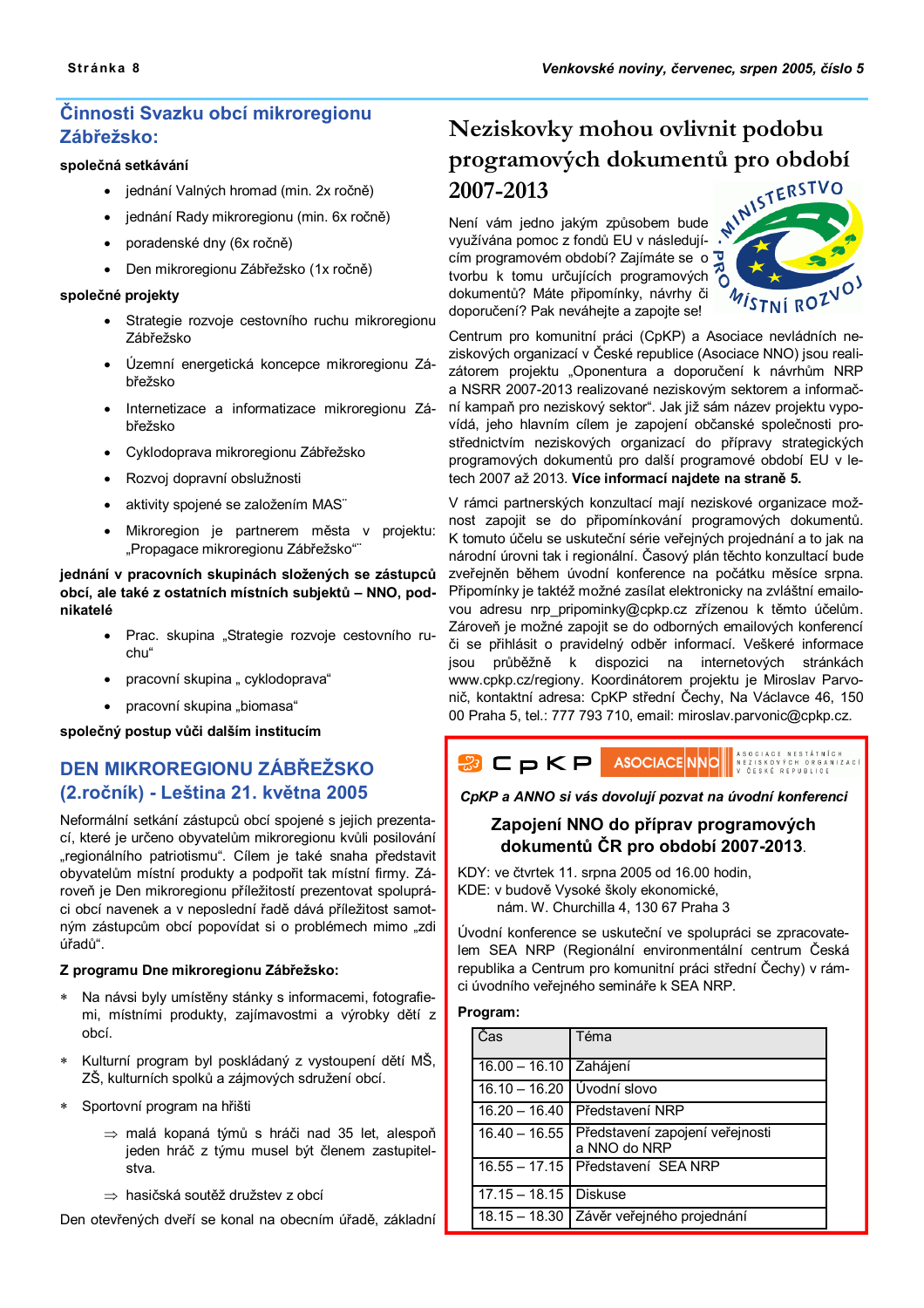### V mikroregionu Moštěnka vzniká místní partnerství

Mikroregion Moštěnka se chystá využít program Evropské unie Leader+, který podporuje rozvoj venkovských oblastí. Mikroregion, který leží jižně od Přerova, v loňském roce připravil projekt na SF EU v rámci vyhlášeného podopatření Leader+ na osvojování schopností MAS. V mikroregionu se proto začíná vytvářet iniciativa pro vznik místního partnerství.

Místní partnerství se tvoří podle programu Leader+, který je velmi decentralizovaný: vznikne tzv. místní akční skupina (řídící výbor), která připraví rozvojovou strategii. Zájemci v ní uplatní své projekty. Místní partnerství bude postupně transformováno na občanské sdružení.

piny rozhoduje o hlavních otázkách shromáždění účastníků místního partnerství, poté rozhoduje zvolený řídící výbor. Nejvýše polovina členů zvolené MAS smí být ze samosprávy nebo státní správy, alespoň polovina členů musí být vybrána ze soukromých osob (firmy. nestátní neziskové organizace apod.).

První výzva ke vzniku partnerství byla vyhlášena na konci roku 2004. Směřovala k setkání podnikatelů, manažerů, zastupitelů obcí, spolků a zájmových organizací z mikroregionu Moštěnka. Na tomto základě by vznikla místní akční skupina, která se v budoucnu zaměří na rozvoj regionu.

 $\mathsf{V}$ červnu proběhlo další ze setkání místního partnerství v kulturním domě v Horní Moštěnici. Na programu byla diskuse nad zaměřením rozvojové strategie, uskutečnila se volba členů tvořícího se řídícího výboru a společná brainstormingová diskuse nad pilotním projektem místního partnerství. Místní partnerství, které působí na území mikroregionu, nadále vyzývá všechny zájemce na území mikroregionu či sousedních obcí, aby se přihlásili k místnímu partnerství, aby mohla vzniknout MAS.

Nezávazná písemná přihláška musí obsahovať: a) přesný název subjektu a plný kontakt (adresa, telefon, e-mail, kontaktní osoba), b) několikařádkový popis dosavadní hlavní činnosti, c) předběžný popis záměru či zájmu, který by se mohl uplatnit pro LEADER (max.1/2 strany), zejména obsah záměru a jeho přínosy pro žadatele, zákazníky, obec apod. Písemnou nebo emailovou přihlášku zasílejte na adresu: Obecní úřad Horní Moštěnice, Dr. A. Stojana 120/41, 751 17 Horní Moštěnice nebo na e-mail: kancelar@mostenka.cz

V současné době se také připravuje první číslo informačního zpravodaje pro místní partnerství v mikroregionu.

Další setkání místního partnerství se uskuteční dne 24. 8. 2005 v 18.00 v budově Českého zahrádkářského svazu v Beňově.

Iniciátorem vzniku místního partnerství a přípravy projektů typu LEADER je v mikroregionu Moštěnka Dobrovolný svazek obcí mikroregionu Moštěnka ve spolupráci s CpKP střední Morava. Ivo Škrabal CpKP střední Morava

Do zvolení místní akční sku-

# Cyklostezka na Hranicku přiblíží historii vodních a větrných mlýnů

(Hranicko) Pod názvem "Po stopách vodní a větrné energie" se na Hranicku v Mikroregionu Rozvodí připravuje ojedinělý projekt, který propojí bohatou historii vodních a větrných mlýnů v jeho obcích. Pomocí tématicky zaměřené cyklotrasy se budou moci návštěvníci seznámit s tím, jak byla na venkově využívána vodní a větrná energie.

"Chceme návštěvníkům ale i místním obyvatelům umožnit nejen aktivní trávení volného času, ale i přiblížit jim historii obcí a způsob života našich předků" popisuje smysl projektu Zdeněk Lév, starosta obce Střítež nad Ludinou.

Dotace přiznaná na projekt Ministerstvem místního rozvoje umožní budovat značení na trasách, odpočívadla, informační tabule, vytisknout propagační materiály a také mapovat historii vodních a větrných mlýnů.

Do přípravy cyklostezky se mohou zapojit i podnikatelé, popřípadě neziskové organizace. které budou mít zájem na trase poskytovat návštěvníkům kvalitní služby. Nejlepším záměrům bude



nabídnuta příprava podnikatelských plánů. Zájemci se můžou kontaktovat tel: 581 626 202, 581 625 250 nebo e-mailu: i.balek@mikroregion-hranicko.cz.

Projekt připravil ve spolupráci s Mikroregionem Rozvodí Sekretariát Mikroregionu Hranicko. Podstatná část plánované stezky bude procházet obcemi Mikroregionu Rozvodí, ve kterém nápad vznikl již dříve a díky zpracování Koncepce rozvoje cyklostezek a cyklotras na Hranicku,

ve které tento záměr dostal prioritu číslo 1, byl také vybrán jako ukázková akce rozvoje venkova.

"Tímto projektem naše úsilí rozhodně nekončí, naopak v následujících letech chceme cyklotrasu prodloužit do dalších oblastí Mikroregionu Hranicko a vytvořit nadstandardní zázemí pro cykloturistiku", dodává Jan Balek ze Sekretariátu Mikroregionu Hranicko. Jan Balek, mikroregion Hranicko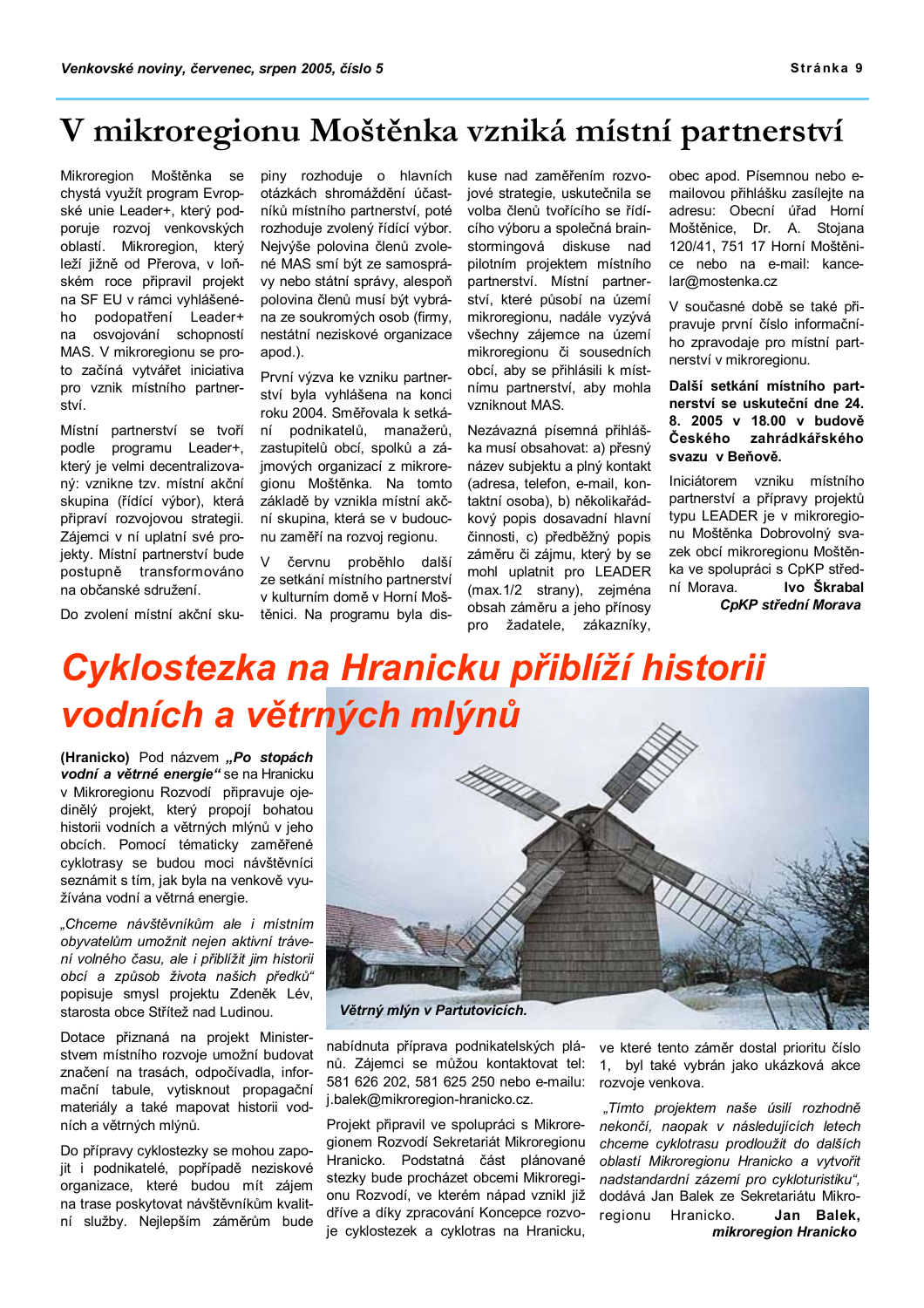# Zabraniční kontakty nám v posledních dvou týdnech přinesly hodně poznatků a zajímavé inspirace.

### Do zastupitelstva bez partaje...

Ann-Sofie Backgren, atraktivní Finka (pocházející ze švédské menšiny) přijela na červnovou národní konferenci do Prahy, která se konala ve dnech 28, a 29. června ve velké zasedací místnosti Ministerstva zemědělství. Doma je Ann-Sofie Backgren členkou regionálního zastupitelstva. Avšak nedostala ji tam jednoduše politická strana. bez zkušeností z komunální Finským "krajským" zastupi- sféry. Ve Finsku je celý ventelem se může stát jen ten, kov pokryt místními akčními kdo na základě řádné volby skupinami. které pracují působí v obecním či měst- podle principů LEADER. ském zastupitelstvu. Tak je zaručeno, že ve finských regionech nerozhodují lidé



Oldřich Čepelka, **Omega Liberec** 

### Středisko služeb venkovu pomůže nezaměstnaným na Hranicku

Mikroregion Záhoran ve Radovan Mikuš, v jehož spolupráci se sekretariátem obci bude zřízeno Středisko Mikroregionu Hranicko roz- služeb venkovu, ve kterém bíhaií projekt "Středisko najde zaměstnání 13 dlouslužeb venkovu" na zvýšení hodobě nezaměstnaných. možností pracovního uplat- Ti budou jednotlivým obcím nění pro nezaměstnané ve pomáhat při údržbě komuvenkovských obcích. Pro- nikací, zeleně, pořádání jekt byl podpořen ze struk- kulturních aktivit apod. Soutur. fondů EU a do poloviny časně bude nezaměstnaroku 2007 přinese krátkodo- ným k dispozici poradce, bé zaměstnání až 39 neza- který bude pomáhat řešitměstnaných ve středisku problémy spojené se získáposkytující služby venkov- váním zaměstnávání. ským obcím.

"Šlo nám zejména o nale- informační kiosky ve Všezení nového způsobu řeše- chovicích a Opatovicích, ní nezaměstnanosti v na- kde budou mít nezaměstnašem regionu. Doposud ní možnost osvojit si záklaobecní úřady přijímaly pra- dy práce s internetem covníky z řad nezaměstna- a současně získávat inforných na práce spojené s mace z úřadu práce. "Nové údržbou obcí a nenabízeli zkušenosti z projektu bužádné další služby osobám, dou do budoucna dobrým pro které je tento druh prá- příkladem pro další obce. ce nevyhovující. My ale které se potýkají s podobnýbudeme nyní schopni neza- mi problémy", dodává Miloměstnaným nabídnout také slava Caletková ze Sekretařadu školení a dalších akti- riátu Mikroregionu Hranicko. viť". říká starosta Všechovic

Aktivity doplní internetové Miloslava Caletková

### I na francouzské Korsice to voní Leaderem

Pascal Roumeguere nám poskytl hezký tištěný zpravodaj francouzského Leaderu (20 barevných stran na křídě). Přečetli jsme si tam, že MAS "Tři údolí" na Korsice patří mezi ty, v nichž se dali farmáři do pěstování aromatických a léčivých bylin. A jak jinak než organickým ("přírodním", bezchemickým) způsobem? Skalní růže, myrta či stále kvetoucí rostliny tak znamenají doplňkový zdroj příjmů pro farmáře a zaměstnávají místní sušárny a balírny.

Až příliš často u nás také vznikají dobré myšlenky a troskotají na tom, že se malí pěstitelé či chovatelé se nedokáží spojit do výrobního či odbytového družstva, založit vlastní "sekci" uvnitř MAS Oldřich Čepelka a postupovat společně...

### Přes tisíc lidí pracuje pro irský venkovský region

Maura Walsh z irského regionu ně dobře vybavenou instituci. zajišťovaného z MMR).

Působí zde rozvojová zhruba tisíc lidí. "agentura", která však na rozdíl Umíte si to představit, kdyby od našich není vlastněná krajem nějaká naše středně velká MAS nebo soukromníky, nýbrž se spíš pracovala jako komplexní rozvopodobá naší obecně prospěšné jová agentura a shromáždila tisíc společnosti. Nepůsobí jen v rám- místních lidí, schopných a ochotci Leaderu, ale zprostředkovává ných se podílet na rozvoji vlastfinanční příspěvky na všechny ního regionu? možné účely. Důležité proto je, že jde o organizačně a personál-

Duhallow navštívila náš V čele je rada o 23 volených workshop v hanáckých Těšeti- členech, z nichž ročně se musí cích. Jejich region, který čítá 30 třetina obměnit novými volbami tisíc obyvatel, využívá dobrodiní (volí místní podnikatelé, neziskoevropské iniciativy Leader i irské- vé organizace, obyvatelé obcí). ho národního programu pro ven- Agentura má své pracovní skupikov (v ČR jsou také dva, či spíše ny pro mládež, pro ženy a péči tři programy, bereme-li v úvahu o děti, pro podnikání, zemědělčást Programu obnovy venkova, ství, rozvoj obcí a další. Ve všech dohromady působí

Oldřich Čepelka, **Omega Liberec** 

### Evropský veletrh mezinárodní spolupráce

#### Dokončení ze strany 5

Místním akčním skupinám podpořeným v rámci národního programu LEADER ČR tato možnost zřejmě ze strany Ministerstva zemědělství nabídnuta nebyla. Přišli jsme tak o možnost na mezinárodním fóru ukázat plnou šíři zkušeností a velikost absorpční kapacity českého venkova. Neboť jak z obsahu prezentovaných projektů, tak z průběhu diskuzí v rámci kulatých stolů vyplynulo, že české regiony mají co nabídnout a jsou evropskému venkovu plnohodnotnými partnery. Jan Martínek, CpKP západní Čechy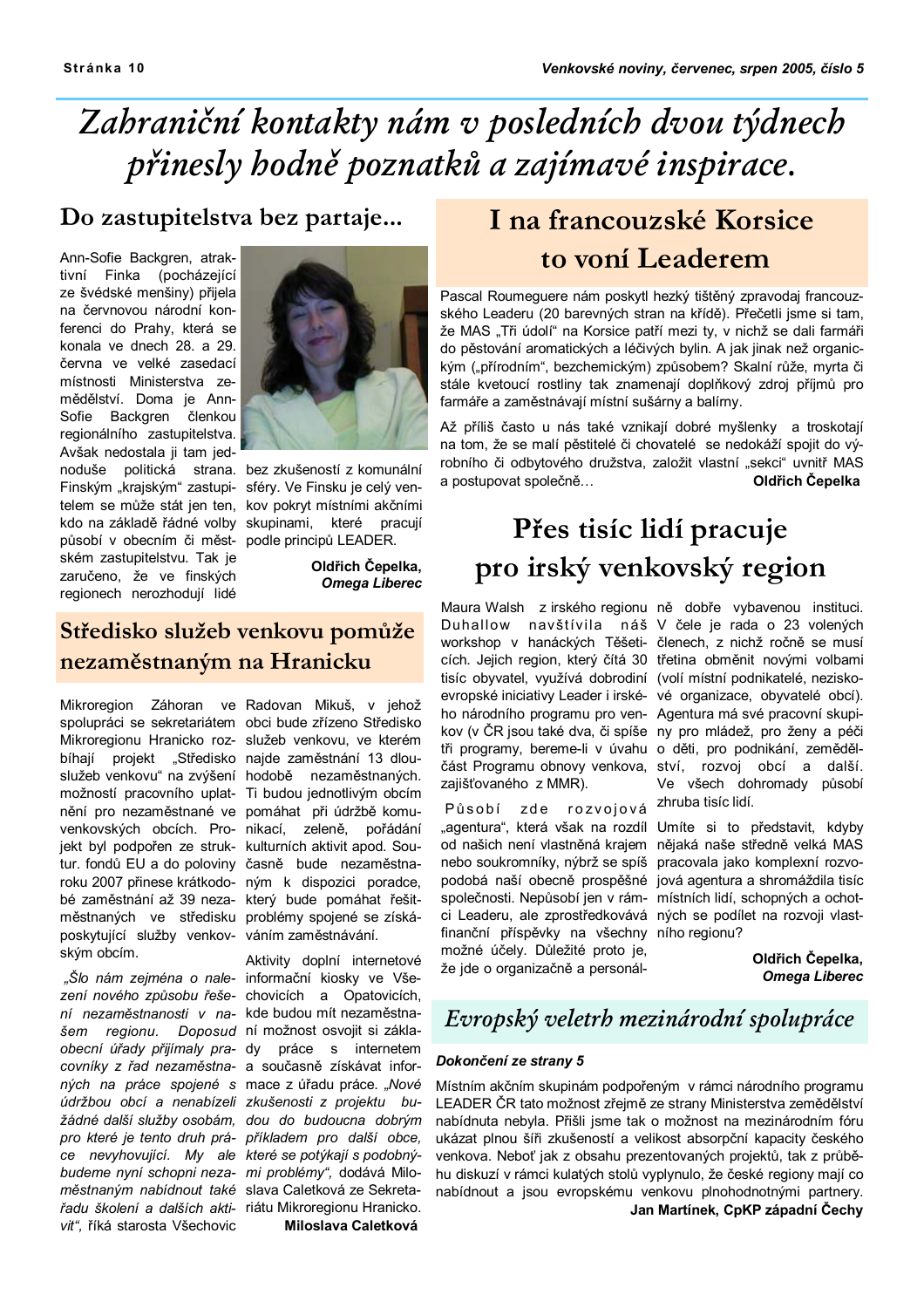### Pozvánky do zahraničí... Pozvánky do zahraničí...

### **FRENCH LEADER Fast Call for Proposals**

Oldřich Čepelka from Omega Liberec is looking for a participant of a European meeting on LEADER+ that will be held in south-eastern France from 21 to 23 September 2005. This participant should not be from public administration.

The objectives are:

- $\Rightarrow$  to define the progress of the LEADER program in France and Europe,
- $\Rightarrow$  to open new prospects in the framework of rural and regional development for  $2007+$

The meeting is free of charge for you if you will stand for me! Two lunches and two diners are also free of charge while accommodation and travelling should be supported by yourself (or by your sponsor...). You can also extend your stay - between the Alps and Cote d'Azure!

Organizers expect that you will bring offers of cooperation, information about the LAGs in the Czech Republic, videofilms... and maybe<br>typical Czech "local products". You would present the Leader+ programme in CZ (basic facts and figures and comments from your point of view).

The meeting will be run in FRENCH with simultaneous translation into ENGLISH.

Please, e-mail us to Omega Liberec as soon as possible omega@tima-liberec.cz. Tell your colleagues and other LAGs about this offer. Thank you.

### Do Francie za LEADERem?

Vyzýváme zájemce o účast na evropském setkání na téma LEADER, které se bude konat v jihovýchodní Francii 21. - 23. září. Uvítáme zájemce z místních akčních skupin, respektive mimo veřejnou správu.

Cílem konference je vyhodnotit pokrok v programu Leader ve Francii a v Evropě a diskutovat o perspektivách po roce 2006.

Zdarma je účast na setkání, obědy a večeře, avšak ubytování a cestu si musíte zajistit sami. Pořadatelé očekávají, že budete prezentovat program Leader v ČR, že nabídnete spolupráci s jinými MAS, přivezete informace, videofilmy a třeba i typicky české výrobky.

Jednací řečí je francouzština se simultánním překladem do angličtiny (ale v neoficiálních jednáních určitě převládne Om + 0 BBC Due dom @ 8-8 B - BBBS angličtina!).

Prosím vyjádřete svůj zájem co nejdříve na adresu ome-ga@tima-liberec.cz nebo o této možnosti řekněte svým známým. Pošleme vám bližší informace. Předem se omlouvám získal jsem osobní pozvánku a tak může jet jen jeden náhrad-Oldřich Čepelka, ník

občanské sdružení Omega Liberec

### Hlas venkova najdete i na internetu

### Lithuania 2005 **Provisional Call for Proposals**

Oldřich Čepelka from Omega Liberec, a member of the PREPARE pan-European non-governmental network initiative, is looking for a member of a local action group (místní akční skupina) throughout the country able to join a small team of five going to the PREPARE Annual Gathering. The meeting will be held in Lithuania from 2 to 8 October 2005.

The theme of the Gathering is 'A Vision for the Future of Rural Europe'. It follows the approval in June, by European Union leaders, of a 2007/2013 Rural Development Regulation. As usually. the event is to be composed of two parts: travelling workshops (Latvia and Lithuania) and a meeting with plenary and group sessions.

PREPARE aims at strengthening civil society in rural areas of the 10 new Member States of Central and Eastern Europe (incl. BG and RO); promoting multinational exchange in rural development and dialogue, trust, confidence and cooperation between local actors, governments and all stakeholders of rural development, at all geographic levels.

PREPARE partners (= our team) have secured funds which will cover all participants' travelling expenses (transport, food and accommodation) while they are in Latvia or Lithuania, as well as a significant contribution to the cost of air tickets or other travelling costs from their country to Latvia/ Lithuania and back. All participants will, however, be asked to pay a gathering fee of  $FUB 20$ 

This is not meant as a holiday opportunity  $-$  this is supposed to be work (and experience) for those who are able 1. to speak and understand English, 2. to understand the topics of the gathering, 3. to share lessons drawn up from the trip with rural actors in our countrv.

Please send your very brief CV with explanation of your current role in rural development. experience and aims to Omega Liberec omega@tima-liberec.cz. Tell your colleagues and other LAGs about this offer. Thank you.

### www.cpkp.cz/ruralvoice